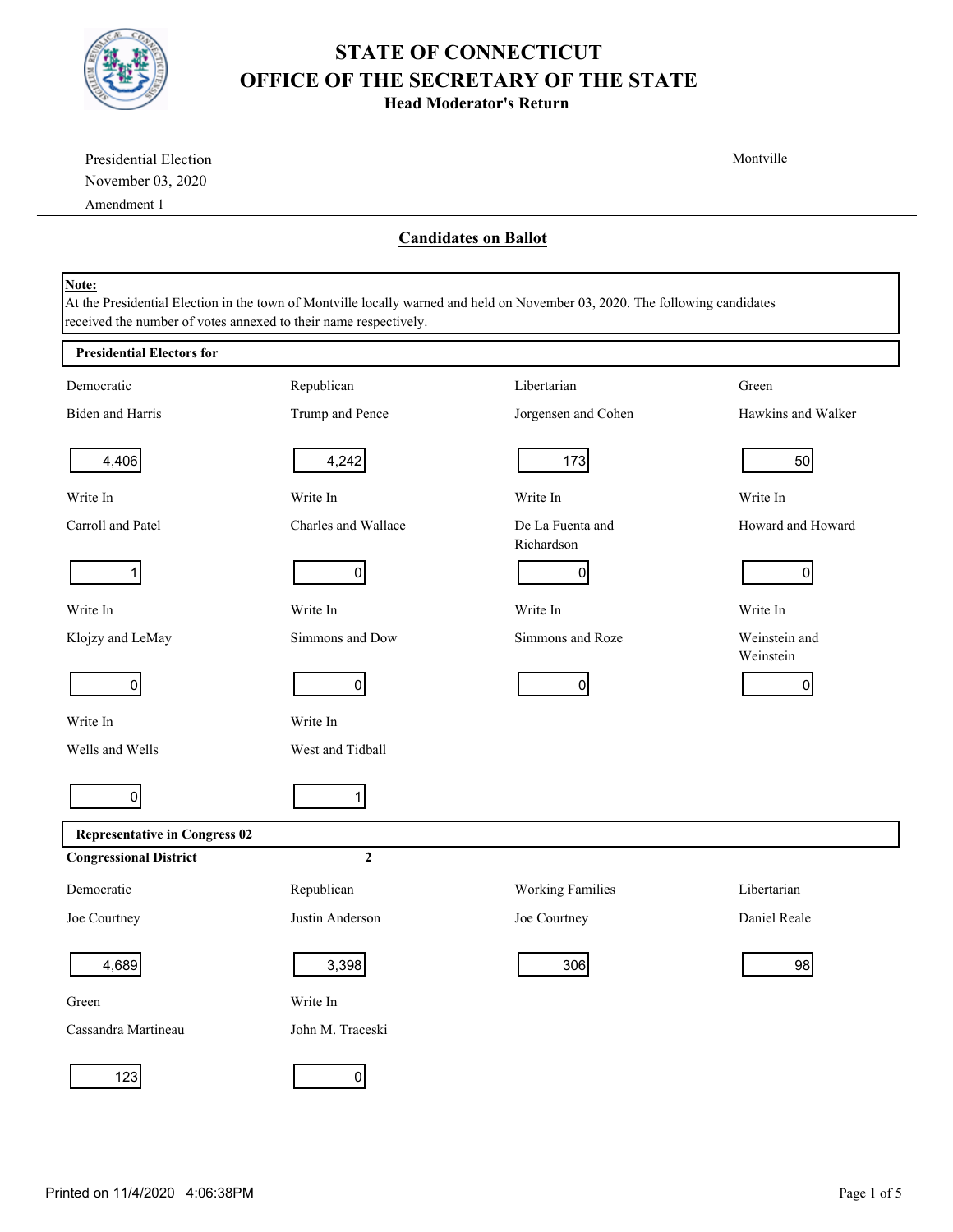

**Head Moderator's Return**

| Presidential Election            |                     |                     | Montville               |
|----------------------------------|---------------------|---------------------|-------------------------|
| November 03, 2020<br>Amendment 1 |                     |                     |                         |
| <b>State Senator 19</b>          |                     |                     |                         |
| <b>Senatorial District</b>       | 19                  |                     |                         |
| Democratic                       | Republican          | Independent         | <b>Working Families</b> |
| Catherine A. Osten               | Steve Weir          | William H. Russell  | Catherine A. Osten      |
| 1,218                            | 1,102               | 52                  | 87                      |
| <b>State Senator 20</b>          |                     |                     |                         |
| <b>Senatorial District</b>       | 20                  |                     |                         |
| Democratic                       | Republican          | Independent         | <b>Working Families</b> |
| Martha Marx                      | Paul M. Formica     | Joseph Taraya       | Martha Marx             |
| 2,510                            | 3,362               | 101                 | 146                     |
| <b>State Representative 38</b>   |                     |                     |                         |
| <b>Assembly District</b>         | 38                  |                     |                         |
| Democratic                       | Republican          | Independent         |                         |
| Baird Welch-Collins              | Kathleen M. McCarty | Kathleen M. McCarty |                         |
| 1,058                            | 1,123               | 69                  |                         |
| <b>State Representative 42</b>   |                     |                     |                         |
| <b>Assembly District</b>         | 42                  |                     |                         |
| Democratic                       | Republican          | Independent         | <b>Working Families</b> |
| Matt Geren                       | Mike France         | Mike France         | Matt Geren              |
| 988                              | 1,181               | 62                  | 60                      |
| Petitioning Candidate            |                     |                     |                         |
| Robert W. Lawrence               |                     |                     |                         |
| $\overline{9}$                   |                     |                     |                         |
| <b>State Representative 139</b>  |                     |                     |                         |
| <b>Assembly District</b>         | 139                 |                     |                         |
| Democratic                       | Republican          | Independent         | <b>Working Families</b> |
| Kevin Ryan                       | Caleb Espinosa      | Caleb Espinosa      | Kevin Ryan              |
| 1,888                            | 1,875               | 115                 | 121                     |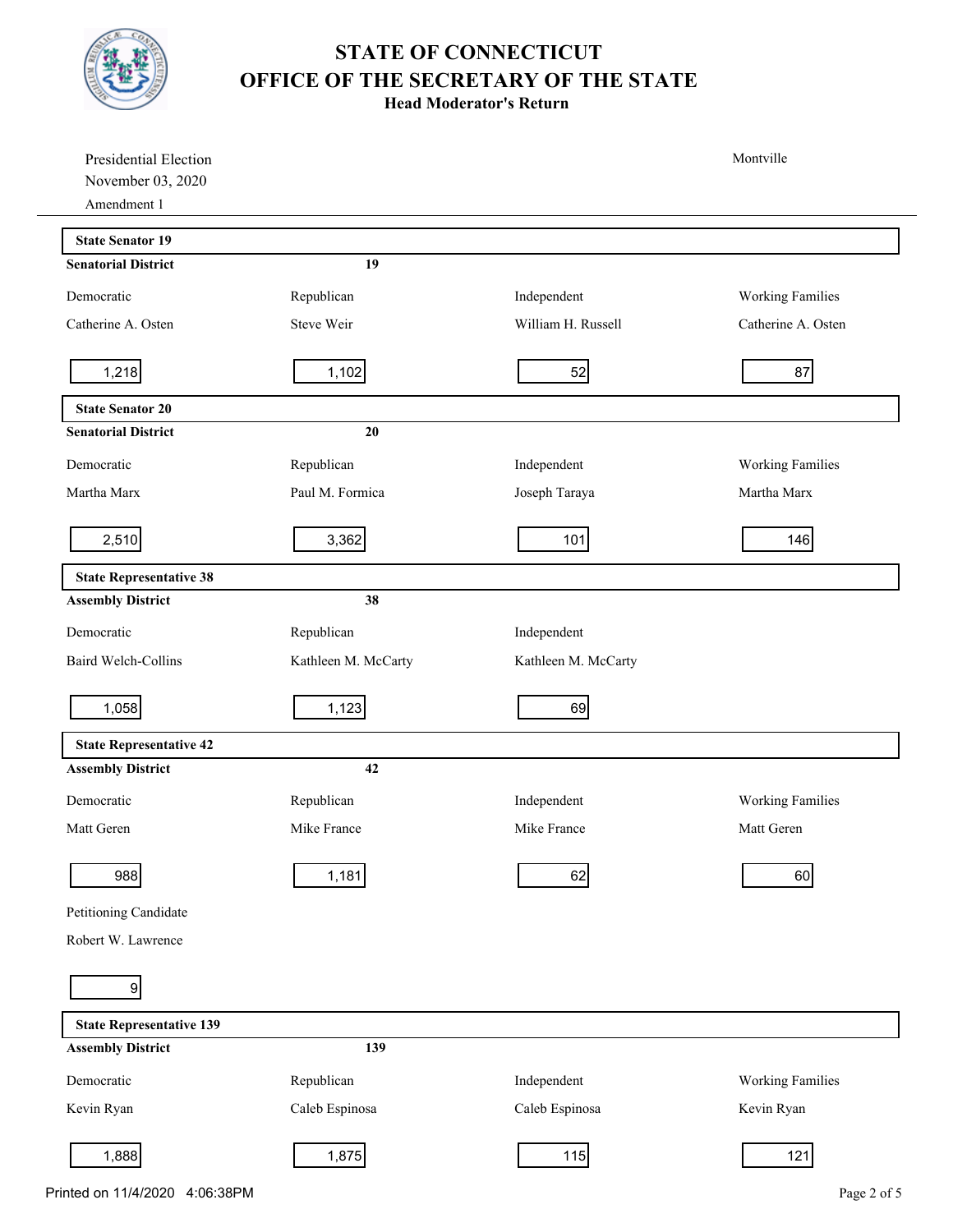

**Head Moderator's Return**

| Presidential Election      |                | Montville                  |
|----------------------------|----------------|----------------------------|
| November 03, 2020          |                |                            |
| Amendment 1                |                |                            |
| <b>Registrar of Voters</b> |                |                            |
| Democratic                 | Republican     |                            |
| Robin Marquand             | Jeffrey Rogers |                            |
| 4,502                      | 3,879          |                            |
|                            |                | List of Votes Certified By |

-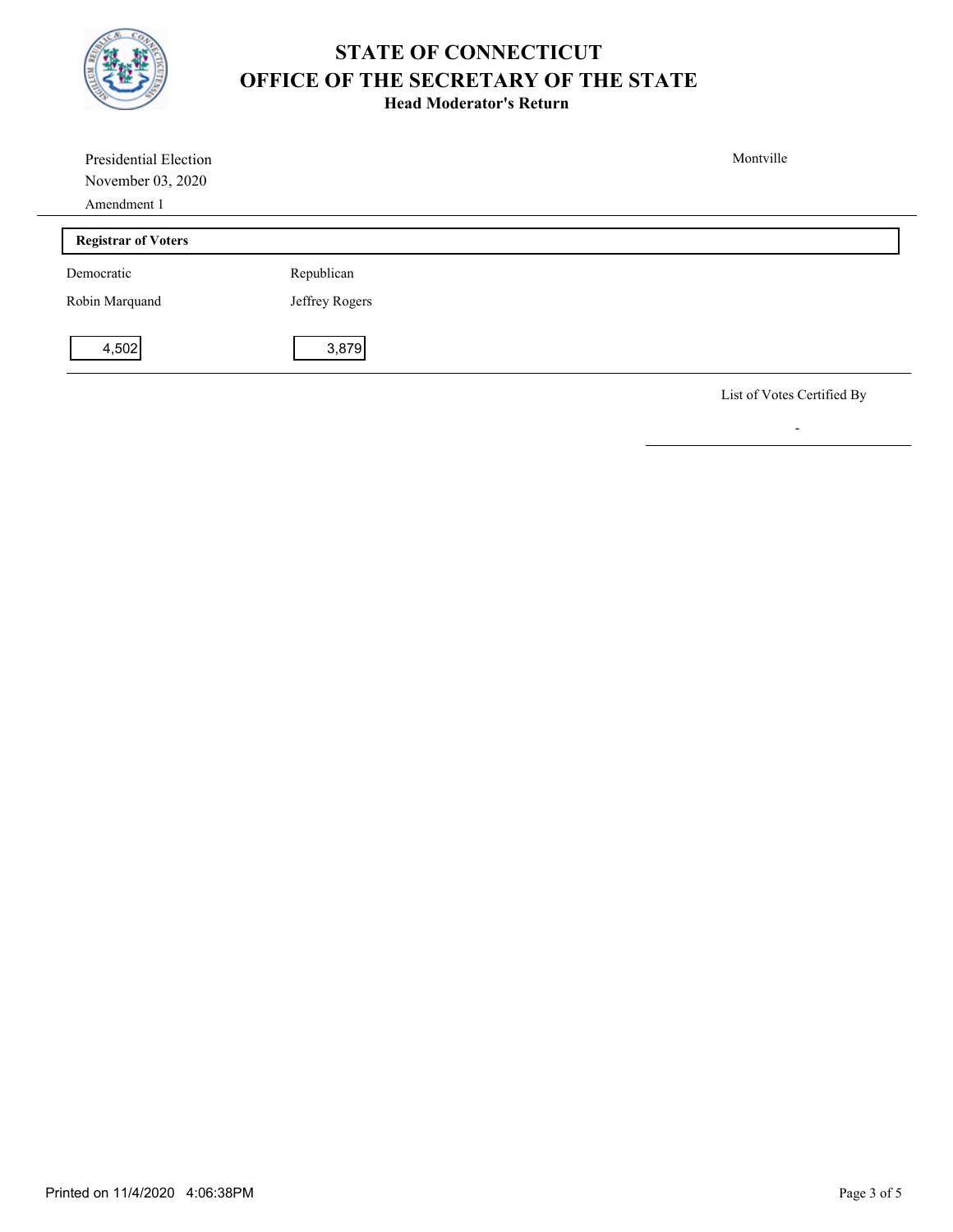

**Head Moderator's Return**

| Presidential Election<br>November 03, 2020<br>Amendment 1                                                                                                                                                                                        | Montville  |  |  |  |  |
|--------------------------------------------------------------------------------------------------------------------------------------------------------------------------------------------------------------------------------------------------|------------|--|--|--|--|
| <b>Report of Absentee Ballots</b>                                                                                                                                                                                                                |            |  |  |  |  |
| <b>Congressional District 2</b>                                                                                                                                                                                                                  |            |  |  |  |  |
| <b>Number Received from Town Clerk</b>                                                                                                                                                                                                           |            |  |  |  |  |
| <b>Number Issued</b>                                                                                                                                                                                                                             |            |  |  |  |  |
| <b>Election Day Registration</b><br>Presidential<br><b>Military</b><br>Overseas<br><b>Absentee</b>                                                                                                                                               |            |  |  |  |  |
| ٠<br>٠<br>٠<br>٠<br>33<br>$\overline{0}$<br>2,967<br>144<br>$\overline{0}$                                                                                                                                                                       | =<br>3,144 |  |  |  |  |
| <b>Number Rejected</b>                                                                                                                                                                                                                           | $(\cdot)$  |  |  |  |  |
| Absentee<br><b>Military</b><br><b>Overseas</b><br><b>Election Day Registration</b><br>Presidential                                                                                                                                               |            |  |  |  |  |
| ٠<br>٠<br>٠<br>25<br>$\overline{0}$<br>$\overline{0}$<br>٠<br>$\overline{0}$<br> 0                                                                                                                                                               | Ξ<br>25    |  |  |  |  |
| Number Counted                                                                                                                                                                                                                                   | 3,119      |  |  |  |  |
| <b>Report of Provisional Ballots</b>                                                                                                                                                                                                             |            |  |  |  |  |
| Total Provisional Ballots Issued Town wide<br>$\overline{0}$                                                                                                                                                                                     |            |  |  |  |  |
| <b>Official Check List Report</b>                                                                                                                                                                                                                |            |  |  |  |  |
| <b>Names on Official Check List</b>                                                                                                                                                                                                              | 10,858     |  |  |  |  |
| (Names on the Official check list-Names on Active List and names Restored to the Active List                                                                                                                                                     |            |  |  |  |  |
| $(+)$<br>on Election Day; also Overseas Ballot Applicants.)                                                                                                                                                                                      |            |  |  |  |  |
| <b>Election Day Registration</b><br>144                                                                                                                                                                                                          |            |  |  |  |  |
| (Total Election Day Registration (EDR) Issued)<br><b>Grand Total Names on Active List</b>                                                                                                                                                        | 11,002     |  |  |  |  |
| <b>Names Checked as Having Voted</b>                                                                                                                                                                                                             | 8,943      |  |  |  |  |
| (Total of names-by-name count of ALL names checked on the Official Check List as having<br>voted at the polls, by Absentee ballot and by Overseas Ballot -- including names checked at<br>the absente ballot central counting location, if any.) |            |  |  |  |  |
| Total Votes for Governor/President<br>All Candidates                                                                                                                                                                                             | 8,873      |  |  |  |  |
| (This number should be less than or Equal to names checkes as having voted)                                                                                                                                                                      |            |  |  |  |  |